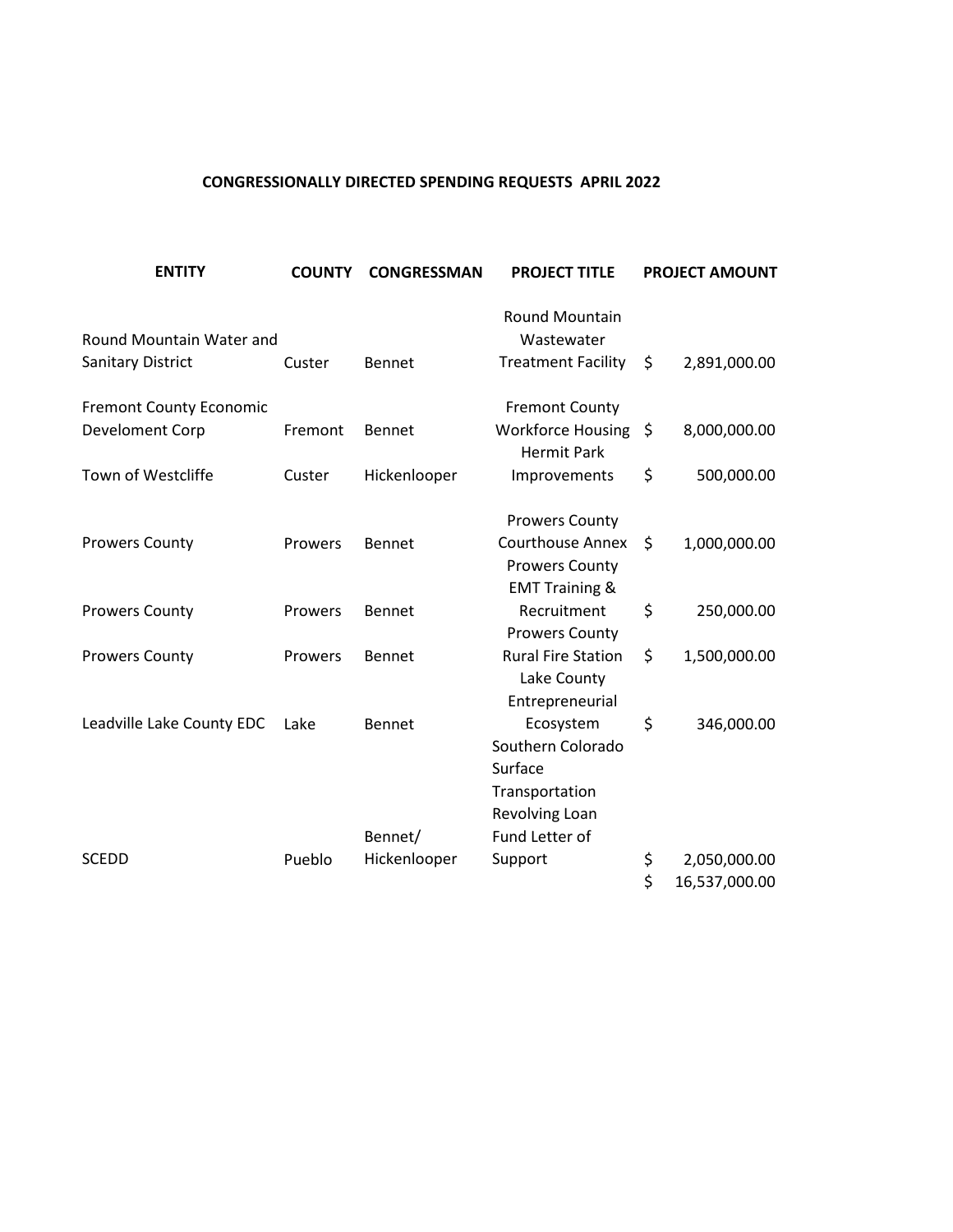|                       |                    | <b>SUBMIT AND TALK</b>                   |                     |
|-----------------------|--------------------|------------------------------------------|---------------------|
|                       |                    | <b>FURTHER ABOUT NEXT SUBMIT/FOLLOW-</b> |                     |
| <b>REQUEST AMOUNT</b> | <b>SUBMIT ONLY</b> | <b>STEPS</b>                             | <b>UP/\$750 FEE</b> |

- \$ 2,891,000.00
- $\sharp$  3,000,000.00 X
- \$ 425,000.00 X
- \$ 1,000,000.00 X
- \$ 250,000.00 X
- \$ 1,500,000.00 X
- \$ 346,000.00
- \$ 1,950,000.00
- \$ 11,362,000.00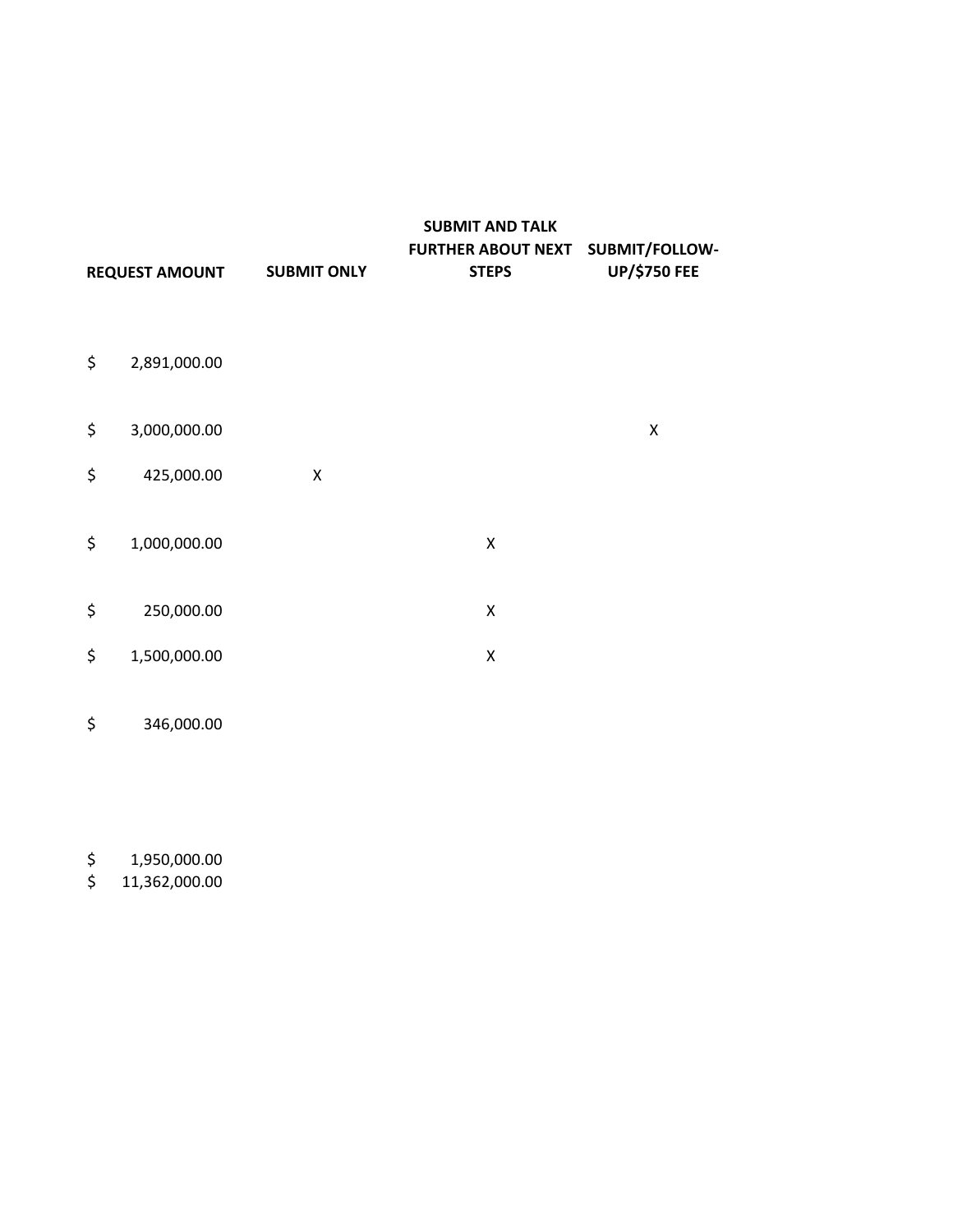**SUBMIT/FOLLOW-UP/\$750 FEE/PROJECT ADMIN**

X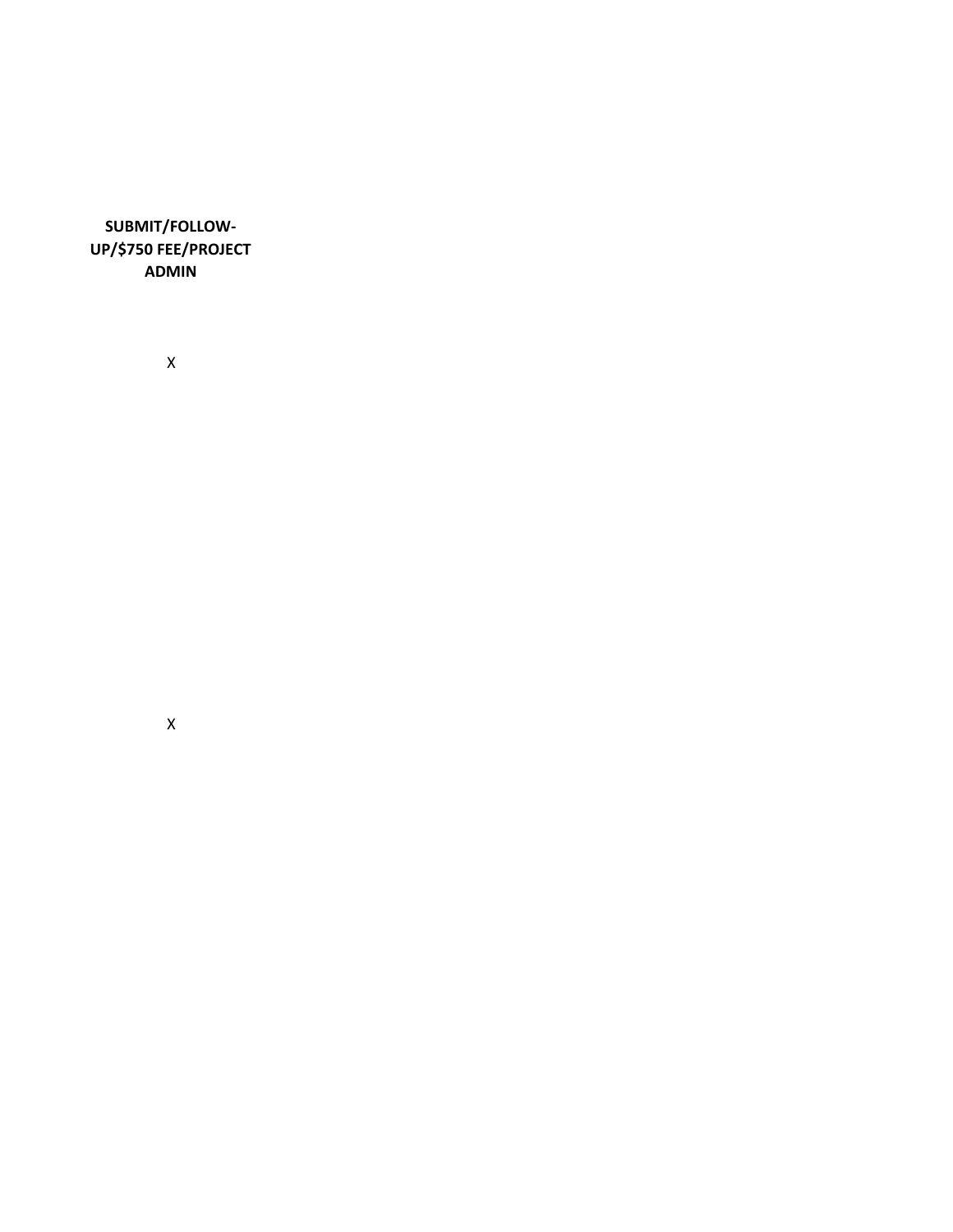### **GRANT-RELATED ACTIVITIES January 1 – March 31, 2022**

#### **APPLICATIONS:**

| <b>COUNTY</b>            | <b>PROJECT</b>                      | <b>POTENTIAL FUNDER</b> | <b>PROJECT AMOUNT</b> | <b>REQUEST AMOUNT</b> |
|--------------------------|-------------------------------------|-------------------------|-----------------------|-----------------------|
| Crowley                  | Workforce Housing - Ordway          | DOLA - EAIF             | \$763,216             | \$499,287             |
| Baca                     | Workforce Housing - Walsh           | DOLA - EAIF             | \$140,000             | \$70,000              |
| Lake                     | Incentive Planning Grant Assistance | Lake County/Leadville   | \$50,000              | \$50,000              |
| Otero                    | Rocky Ford Recreation Area          | GOCO                    | \$160,000             | \$150,000             |
| Huerfano                 | Retail Incubator                    | EDA                     | \$846,800             | \$677,440             |
| <b>TOTAL FOR QUARTER</b> |                                     |                         | \$1,960,016           | \$1,446,727           |

#### **ADMINISTRATION:**

| GRANT                                        | OWNER        |
|----------------------------------------------|--------------|
| <b>SBA Community Navigator Pilot Program</b> | <b>SCEDD</b> |
| <b>EDA Planning Grant</b>                    | <b>SCEDD</b> |
| <b>EDA CARES Supplemental</b>                | <b>SCEDD</b> |
| <b>EDA Broadband Project</b>                 | <b>SCEDD</b> |

\*\* Administration includes required financial and progress reporting, fund requests, funding amendment, as applicable

### **OUTREACH:**

| <b>Baca County</b>        | $\overline{\phantom{a}}$ | Introduction              | <b>Prowers County</b>          | $\overline{\phantom{0}}$ | Introduction              |
|---------------------------|--------------------------|---------------------------|--------------------------------|--------------------------|---------------------------|
| Kiowa County              | $\overline{\phantom{a}}$ | Introduction              | <b>Bent County</b>             | $\overline{\phantom{0}}$ | Introduction              |
| <b>Bent County</b>        | $\overline{\phantom{a}}$ | Introduction              | Otero County                   | $\overline{\phantom{0}}$ | Introduction              |
| <b>Crowley County</b>     | $\overline{\phantom{a}}$ | Introduction              | <b>Custer County</b>           | -                        | Introduction              |
| Las Animas County         | $\overline{\phantom{a}}$ | Introduction              | Lake County                    | $\overline{\phantom{a}}$ | Introduction              |
| Huerfano County           | $\overline{\phantom{a}}$ | Introduction              | <b>Fremont County</b>          | $\overline{\phantom{a}}$ | Introduction              |
| Pueblo County             | $\overline{\phantom{a}}$ | Introduction              | Huerfano County                | $\overline{\phantom{0}}$ | <b>Project Discussion</b> |
| <b>Custer County EDC</b>  | $\overline{\phantom{a}}$ | <b>Project Discussion</b> | <b>Bent County Development</b> | ۰.                       | <b>Project Discussion</b> |
| San Isabel Electric       | $\overline{\phantom{a}}$ | Introduction              | <b>GMS Engineering</b>         | -                        | Introduction              |
| <b>Round Mountain WSD</b> | $\overline{\phantom{a}}$ | <b>Project Discussion</b> | SECOM                          | -                        | Introduction              |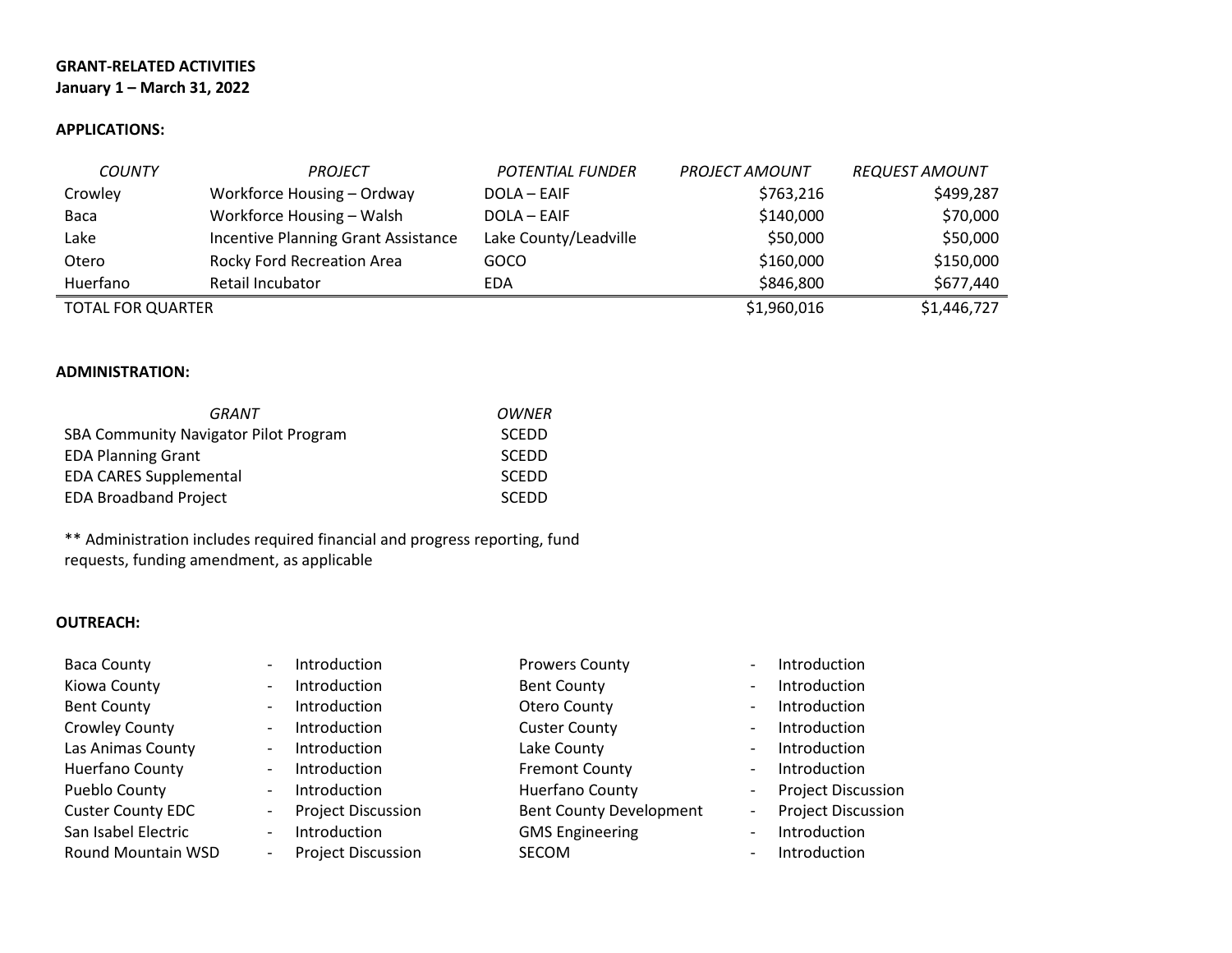#### Proposed fee schedule for grant research, writing, and administration

#### **Members:**

**Initial Consultation: No Charge** Funding research included in annual dues

Preparation fee per project: \$2,000 - projects up to \$250,000 \$3,000 - projects 250,001 to \$750,000 \$4,000 - projects 750,001 to \$1.5 million \$4,500 - projects over \$1.5 million

#### **Non-Members:**

Initial Consultation: No Charge Funding research: \$75 per hour - \$150 minimum

Preparation fee per project: \$2,500 - projects up to \$250,000 \$3,500 - projects 250,001 to \$750,000 \$4,500 - projects 750,001 to \$1.5 million \$5,000 - projects over \$1.5 million

#### Nonprofit:

**Initial Consultation: No Charge** Funding research: \$75 per hour - \$150 minimum

Preparation fee per project: \$75 per hour - minimum fee per project \$1,000

#### **Proposed Administration fee schedule**

Services include:

- Ensuring recipient complies with Grant/loan regulations  $\bullet$
- **Account tracking**
- Project set-up and close-out
- Processing reimbursement/draw requests
- Reporting as required by funding source
- Specific administration conditions required by funding source

When allowable, administration costs will be included in the application budget. SCEDD will provide administration services at that rate with no additional fees.

If funding source does not compensate for administration costs, SCEDD will provide administration at \$115 per hour. Payable at the time of project close-out.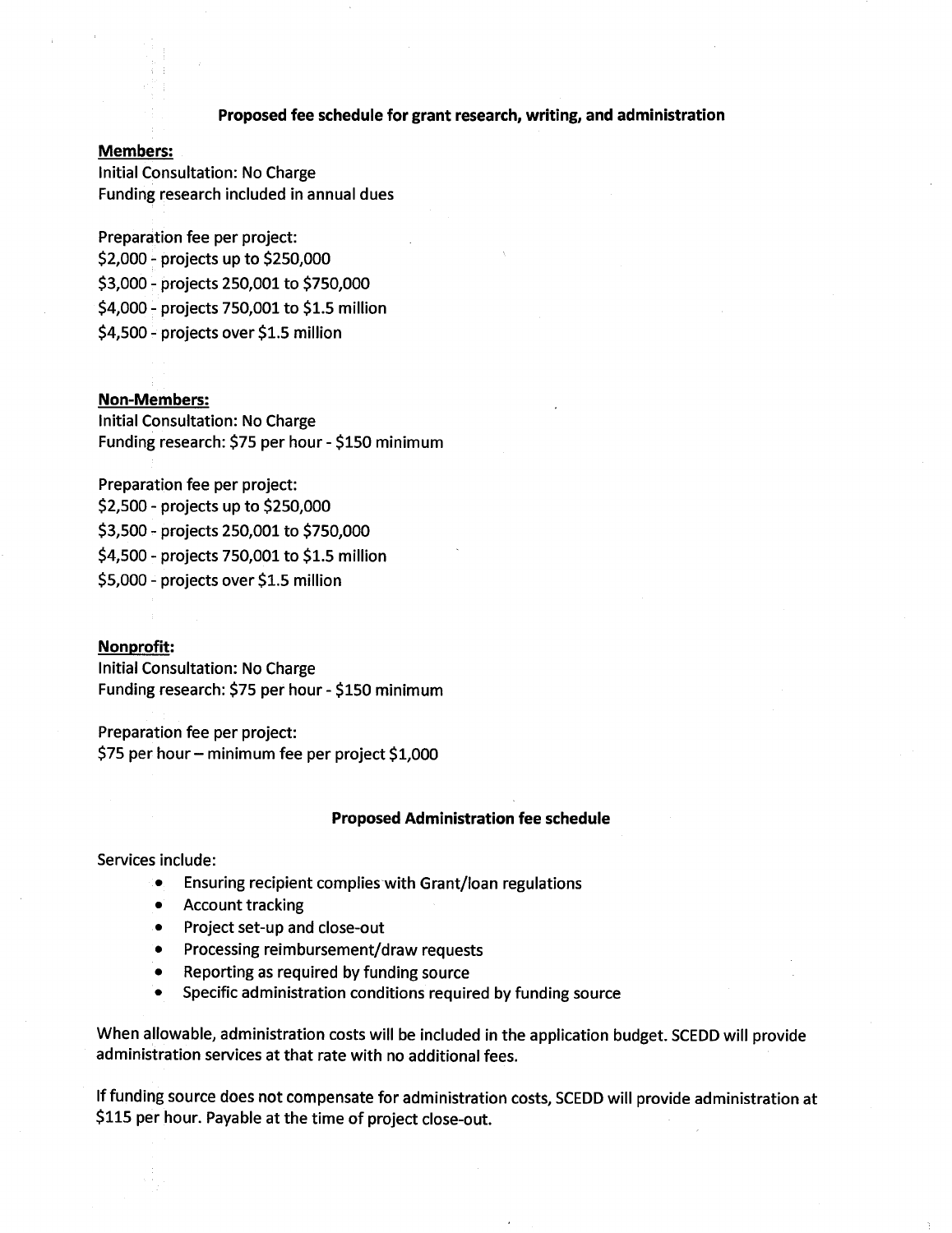### **AGREEMENT FOR SERVICES**

**Project Name:** 

**Total Project Cost:** 

The Southern Colorado Economic Development District (SCEDD) appreciates the opportunity to 

- 
- 2. Fees and Costs. Regarding these services, SCEDD will bill the at its (Member, non-member, nonprofit) rate as<br>stipulated on the attached fee schedule. All SCEDD expenses are included in the lump sum compensation figure, and no additional fees shall be charged. SCEDD will invoice the upon submission of completed application<br>to the agrees to

remit payment within 30 days.

3. Termination. This Agreement may be terminated upon thirty (30) days written notice, by either party. In the event the Agreement is terminated, SCEDD shall be entitled to compensation for work performed up to the termination notice date according to the hourly rate stipulated in the fee schedule.

SCEDD, by and through its duly authorized representative, hereby agrees to the above terms and condition.

Name: Eric Gubelman **Title: Executive Director** 

, by and through its duly authorized representative, hereby agrees to the above terms and condition.

| By:    |  |
|--------|--|
| Name:  |  |
| Title: |  |

Administration Services to be provided by SCEDD according to the fee schedule.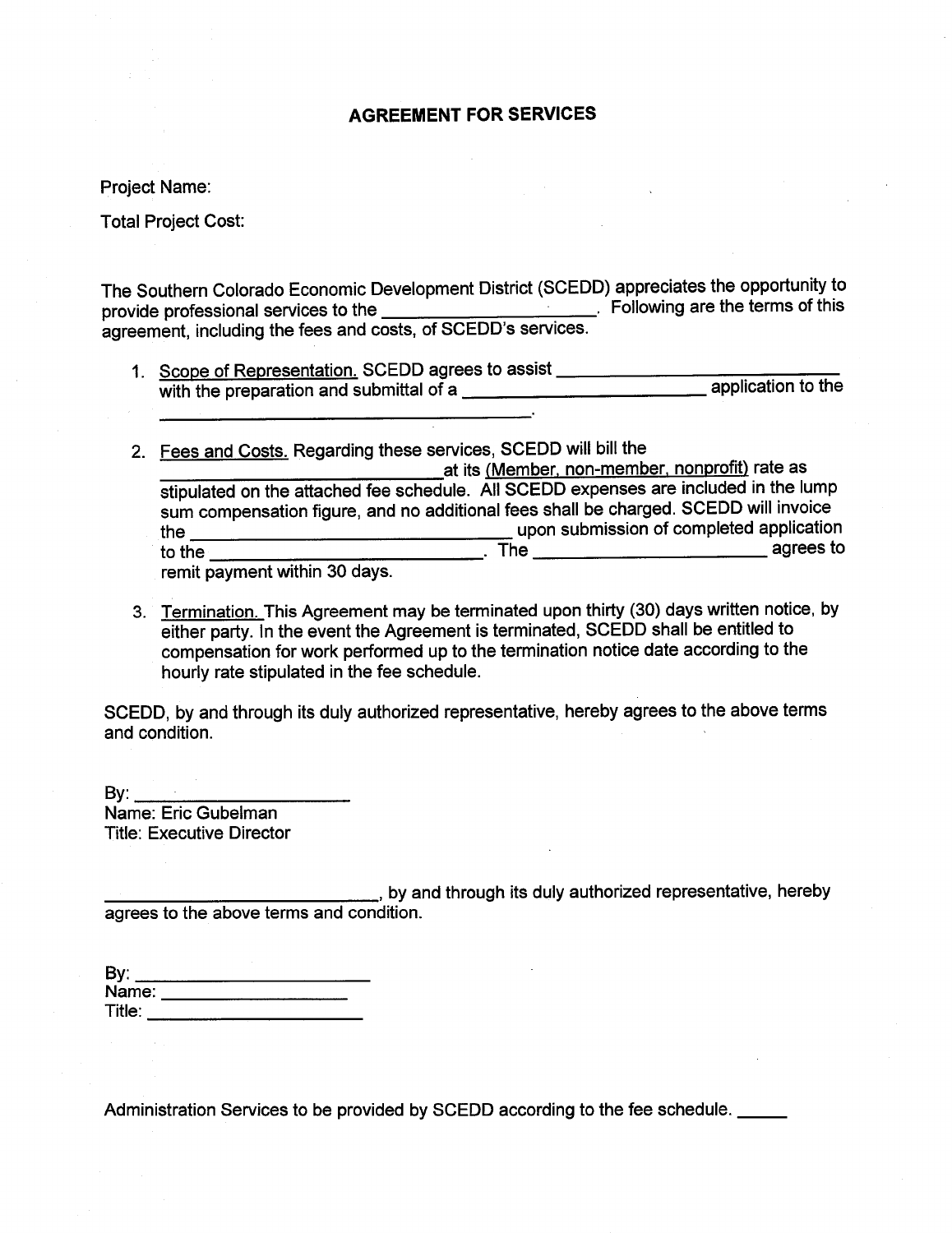

**Southern Colorado Economic Development District Planning and Technical Services Update**

# **To: SCEDD Board of Directors Date: April 13, 2022 From: Michael Yerman, Senior Planner/Local Government Liaison**

## **Update:**

At this time, SCEDD has four active planning and technical service contracts with our local governments.

### **City of Trinidad Workforce Housing Incentives**

Total Contract: \$10,000-\$15,000 Remaining Contract: \$2,500-\$4,500 Timeframe to complete: End of May Update:

SCEDD has been working with the City of Trinidad on the creation of incentive programs that can be implemented to leverage local government funds for the creation of workforce housing. The City is wrapping up a Needs Assessment this month which outlined the need for additional workforce housing. The incentives being investigated include tap fee waivers, direct gap funding for the revitalization of downtown vacant rental units, and gap funding for target residential projects that can leverage additional outside grant resources.

## **Lake County/City of Leadville DOLA Planning Grant**

Total Contract: \$50,000 Remaining Contract: \$40,000 Timeframe to complete: End of November Update:

SCEDD has been contracted by Lake County and the City of Leadville with funds from the DOLA HB21-1271 Planning Grant through the end of November to assist existing staff with the County's and City's ongoing affordable housing efforts including providing technical assistance on the following:

- Completion of the Lake County Housing Guidelines
- Assistance with formalizing structure Regional Housing Authority, as needed
- Creation of development strategies for workforce housing
- Development of a public process that identifies public sites for housing, cost proformas, entitlement process, and concept designs to allow both local governments to apply for the DOLA Affordable Housing Development Incentives Grant (due fall 2022) for the construction of an affordable housing project
- Begin discussions with County and City Staff on how to implement Land Use Code updates under DOLA's qualified strategies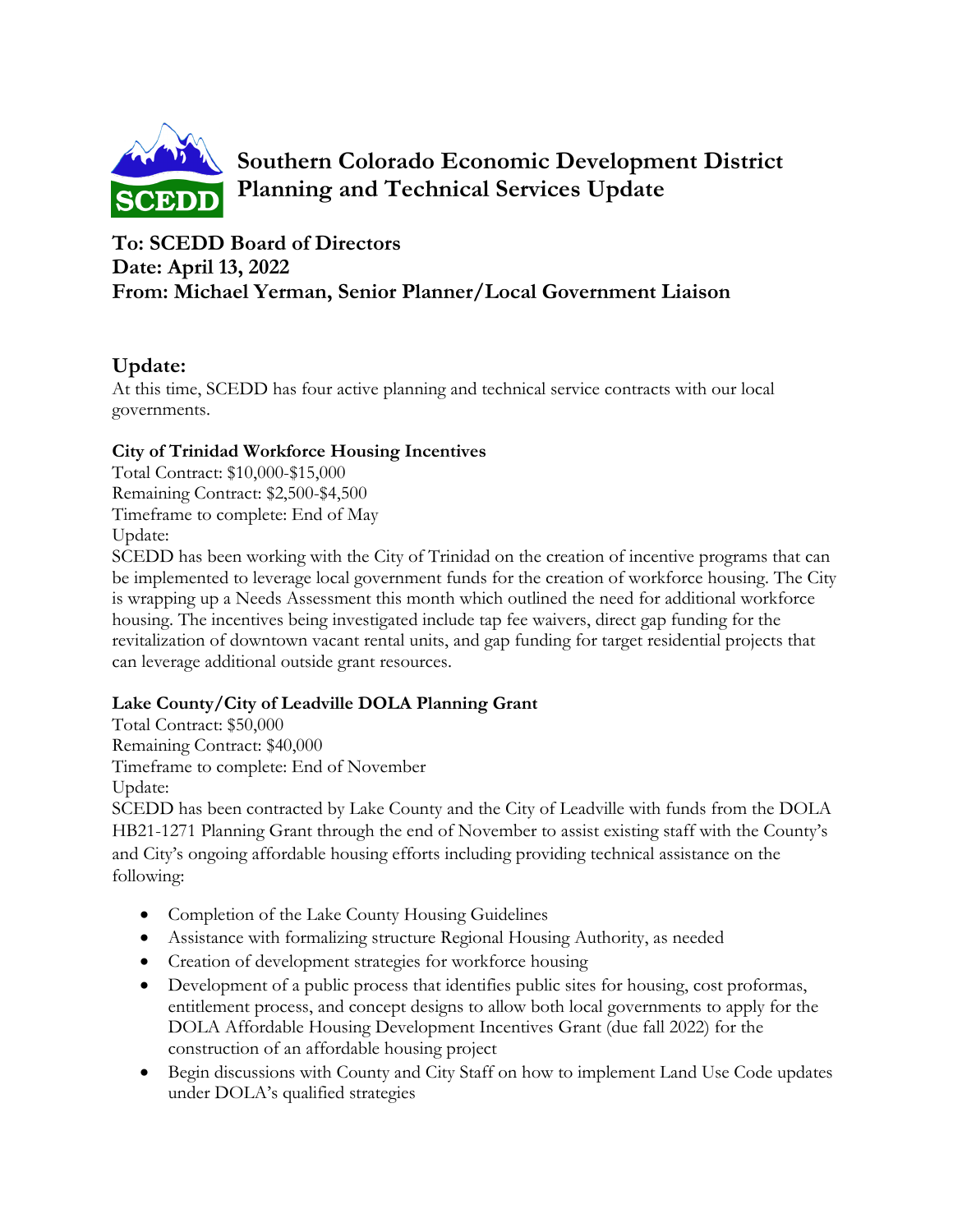### **City of La Junta DOLA REDI Grant**

Total Contract: \$80,000 Remaining Contract: \$80,000 Timeframe to complete: August 2023 Update:

SCEDD plans to work directly with City staff and the City Council over 18 months to review and amend policies that encourage growth and development. This includes ensuring attendance at staff meetings and biweekly visits to work directly with City staff. Also, throughout the process, SCEDD will review land use policies and infrastructure plans to allow the expansion of the City's utilities to absorb additional capacity to foster workforce housing development. SCEDD will assist the City in their pursuit to find additional resources to deal with blighted neighborhoods as well as in the downtown. Throughout the process SCEDD will monitor potential external grant funding assistance from both Federal and State agencies for the City's water, wastewater, and road infrastructure that could allow additional capacity for job creation and workforce housing development. SCEDD will assist as necessary with grant writing services. Potential plans and programs that will result from these efforts include the following:

- Implementation of pervious recommendations from Economic Planning Studies
- Work with staff and City Council on 5 year strategic planning
- Vision and goal alignment for a creation of the City's 5-year workforce housing development plan
- Solicit public input from elected boards, businesses, community groups, and residents on economic resiliency and workforce housing implementation
- Creation of development strategies and policies for workforce housing
- Development of incentive programs to incubate the development of workforce housing through private/public partnerships
- Voluntary property maintenance code program
- Land use and zoning technical assistance for infill development and annexation policies

### **Huerfano County Workforce Housing Planning Technical Assistance**

Total Contract: \$16,000-\$23,000 Remaining Contract: \$23,000 Timeframe to complete: July 2022 Update:

SCEDD is assisting Huerfano County with working on the feasibility of a 20-40 unit attainable workforce housing project in Huerfano County to address workforce housing issues. Multiple sites are being investigated including the 7 Northlands lots, 4 county owned infill lots, and the La Veta football field site. Local government participation and collaboration will be essential to the success of this project. The number of units would be based on presales of units. SCEDD will be working with the County staff to create a budget and release a potential developer RFQ for the construction of workforce housing by the end of July. Additional services including project management and oversight maybe added as the project progresses.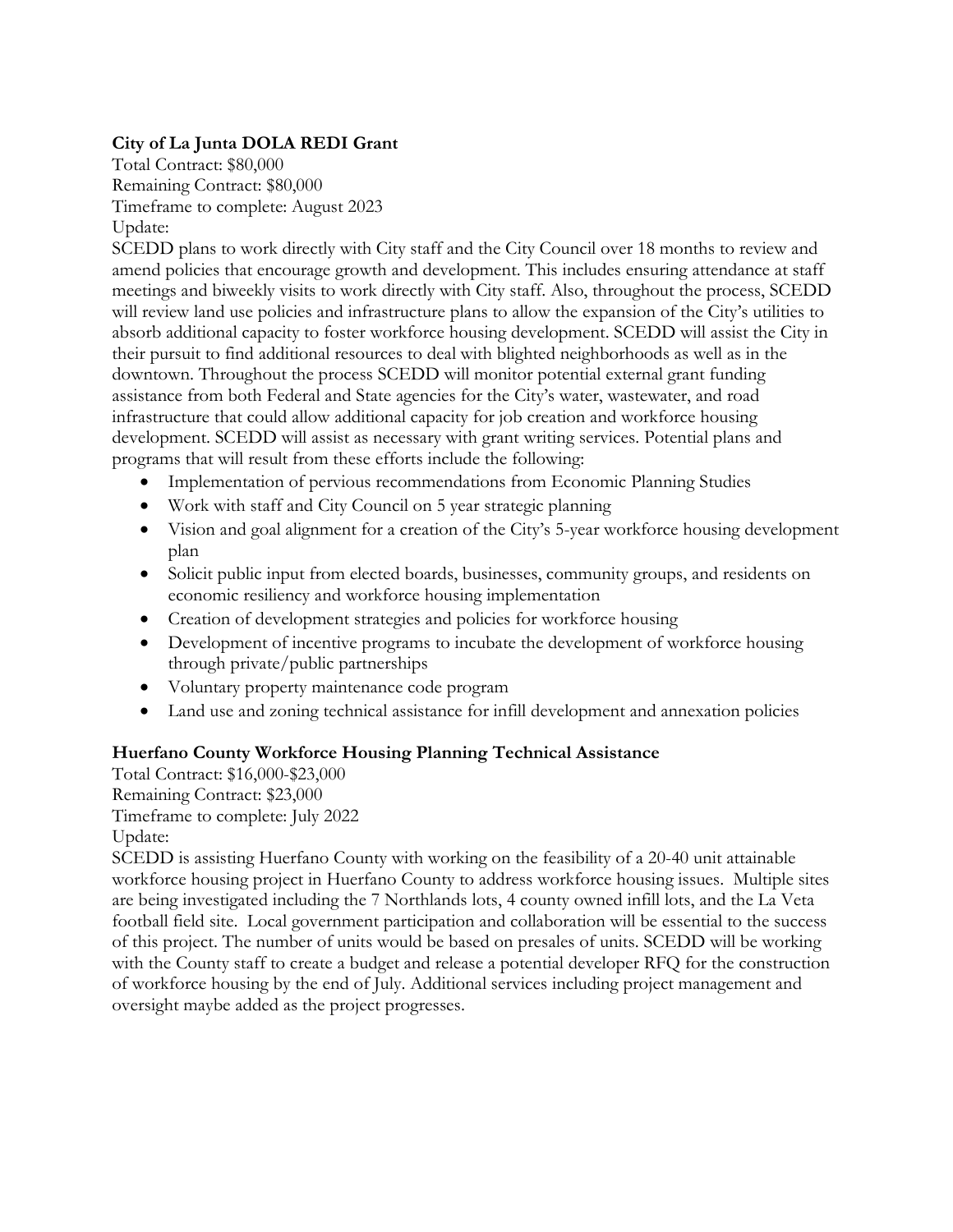

**Southern Colorado Economic Development District SE Workforce Housing Update**

# **To: SCEDD Board of Directors Date: April 13, 2022 From: Michael Yerman, Senior Planner/Local Government Liaison**

# **Update:**

The SE workforce housing project is entering into the construction phase. Groundbreaking is slated for the end of this month. At this time, the project has netted SCEDD with \$160,000 in planning fees for the predevelopment and sales portion of the project. \$75,000 of these fees came through the Opportunity Zone Investor for the work done on preparing their four sites for construction.

At this time, there are 83 units under contract. In phase 1, there are 12 single-family homes being purchased by individuals and an additional 7 under contract by the local governments. Phase 2 has 64 rental duplex units being purchased by the opportunity zone investor.

SCEDD will receive additional revenue at the time of sale of each unit. It is anticipated that 40 units will close by the end of 2022. The remaining units will be revenue for 2023. Here is a breakdown of the anticipated revenue's for both SCEDD and SECED.

|              |         | Phase | Phase     | <b>Phase I</b> | Phase II  | Total     |
|--------------|---------|-------|-----------|----------------|-----------|-----------|
|              |         |       | <u>іт</u> |                |           | Revenues  |
| <b>SCEDD</b> | $2.0\%$ |       | $.5\%$    | \$74,000       | \$172,500 | \$246,500 |
| <b>SECED</b> | $1.5\%$ |       | $.5\%$    | \$55,500       | \$172,500 | \$228,000 |

It is anticipated that roughly \$120,000 in sales revenue will come in by the end of this fiscal year for a total of \$280,000 with the additional planning fees for 2022.

This project is anticipated to generate an additional \$126,500 in revenue for 2023.